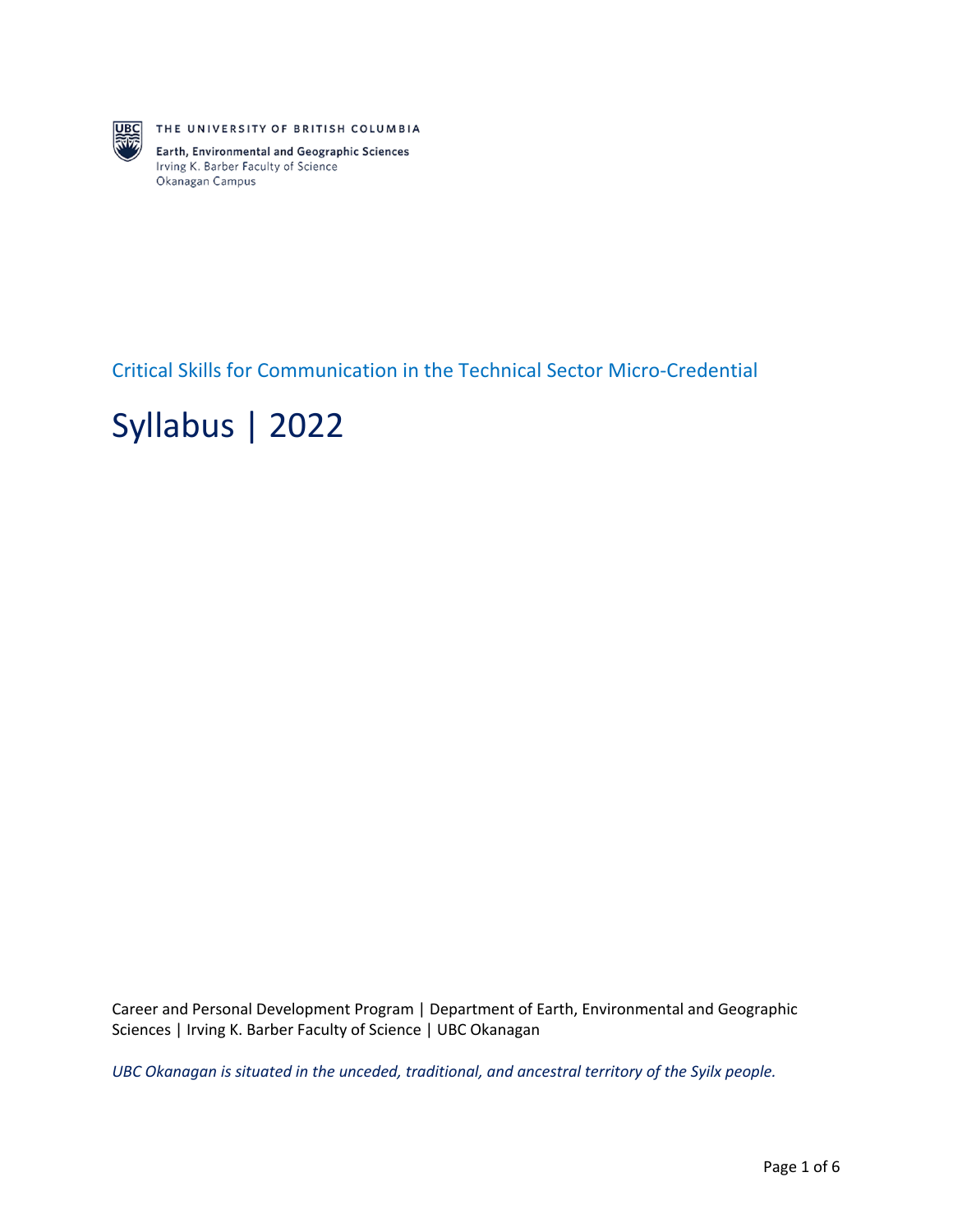### **Overview**

The ability to communicate information accurately, succinctly and unambiguously is an essential skill required by employers in a breadth of technical industries. This non-credit UBC micro-credential in technical communication consists of eight modules covering skills essential for employment and career advancement in the science and engineering sectors.

## Credential Awarded

Participants who successfully complete all eight modules receive a UBC Okanagan Letter of Proficiency for Critical Skills for Communication in the Technical Sector, a non-credit credential.

Upon successful completion of a module, participants are issued a digital verifiable badge, which may be displayed on social media platforms (e.g., LinkedIn) and personal online e-portfolios, resumes, and CVs. Each digital badge contains metadata that encapsulates the learning outcomes achieved.

### Program Structure, Delivery and Assessment

This non-credit learning opportunity is delivered fully online through Canvas Catalog. The microcredential comprises the following eight modules:

CSCTSC 1. Technical Reporting CSCTSC 2. Technical Writing Basics & Styles CSCTSC 3. Grammar & Clarity in Technical Writing CSCTSC 4. Reviewing Technical Documents CSCTSC 5. Team & Client Communications CSCTSC 6. Technical Training Documents CSCTSC 7. Engaging Technical Presentations CSCTSC 8. Winning Technical Proposals

Module descriptions can be found on page 5. Each module consists of five to six hours of asynchronous readings, video lectures, exercises, and assignments. Coursework is assessed as 'Pass' or 'Fail'. You must earn 70% or higher to pass.

### Admission Requirements

This credential has no pre-requisites nor does it require a prior or existing affiliation with UBC. Language of instruction is English. This learning opportunity is designed for adult learners; participants must be 18 years or older. This course is designed for professionals who will have typically earned a university degree or college diploma in a science or engineering discipline and are engaged in continuing professional development.

#### Fees

Single modules are accessed individually and completed over a flexible time period. Fees for the single modules are \$150 and are non-refundable. Fees include access to all instructional content required to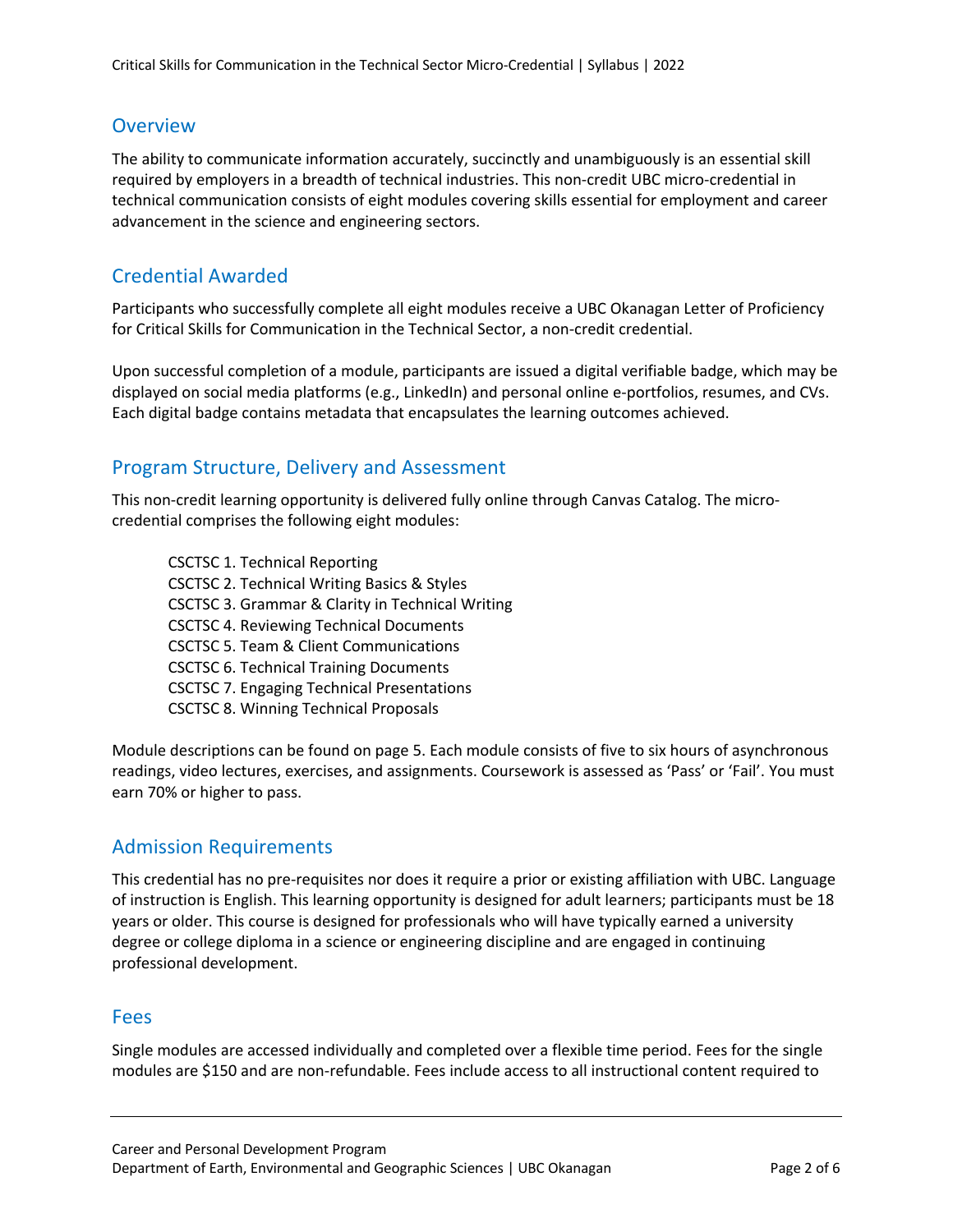complete the single module. There are no additional fees for textbooks. Participants may elect to complete fewer than eight modules if they do not wish to earn the full micro-credential.

### Enrolment and Schedule

Please refer to Table 1 for program start dates, completion dates, and coursework submission deadlines for the sessions offered in the 2022 calendar year.

**Table 1.** Program Start Dates, Completion Dates and Coursework Submission Deadlines for Sessions Offered in 2022

| <b>Session</b> | <b>Start Date</b> | <b>Completion Date</b> | <b>Number of</b><br><b>Weeks</b> | <b>Coursework Submission</b><br>Deadline <sup>*</sup> |
|----------------|-------------------|------------------------|----------------------------------|-------------------------------------------------------|
|                | March 1, 2022     | August 23, 2022        | 25 weeks                         | August 19, 2022                                       |
| 2              | September 1, 2022 | December 23, 2022      | 16 weeks                         | December 20, 2022                                     |

**\*Important Note Regarding Coursework Submission Deadlines:** All coursework must be submitted by the coursework submission deadline for the session in which that module was enrolled. Two attempts are permitted per assignment. The coursework submission deadline allows for enough time to review feedback from the course facilitator, edit and resubmit the assignment by the completion date. All resubmissions must be received by the completion date. For example, Session 1 opens on March 1, 2022 and closes on August 23, 2022. If a participant enrolled in Module 1 during Session 1, all coursework for Module 1 must be submitted by August 19, 2022. If the participant was asked to resubmit the assignment, the revised assignment needs to be submitted by the completion date of August 23, 2022.

Enrolment is administered through the UBC Canvas Catalog learning management system, at: https://catalog.ok.ubc.ca/browse/eegs-cpd. Once enrolled, courses will be listed under the student dashboard in Canvas Catalog at: https://catalog.ok.ubc.ca/dashboard/.

## Technical Requirements

This program is delivered fully online using the UBC Canvas Catalog learning management system. It is expected that participants have access to a personal computer connected to the internet with speakers, web camera and a microphone, and that the computer is installed with web browser, word processor, spreadsheet and presentation software.

### Course Materials

Course content, submission of coursework, and assessment are conducted in Canvas Catalog. Canvas Catalog software is accessed via a web browser. Links to optional and extended learning materials are also provided but are not required to complete the micro-credential. Course notes are provided in a pdf format that can be downloaded for future use. Video content is available only through Canvas Catalog. Participants have access to the course environment for four weeks after the completion date. All materials required for completion of the micro-credential are provided within Canvas Catalog. Participants do not have online access to the UBC Library system.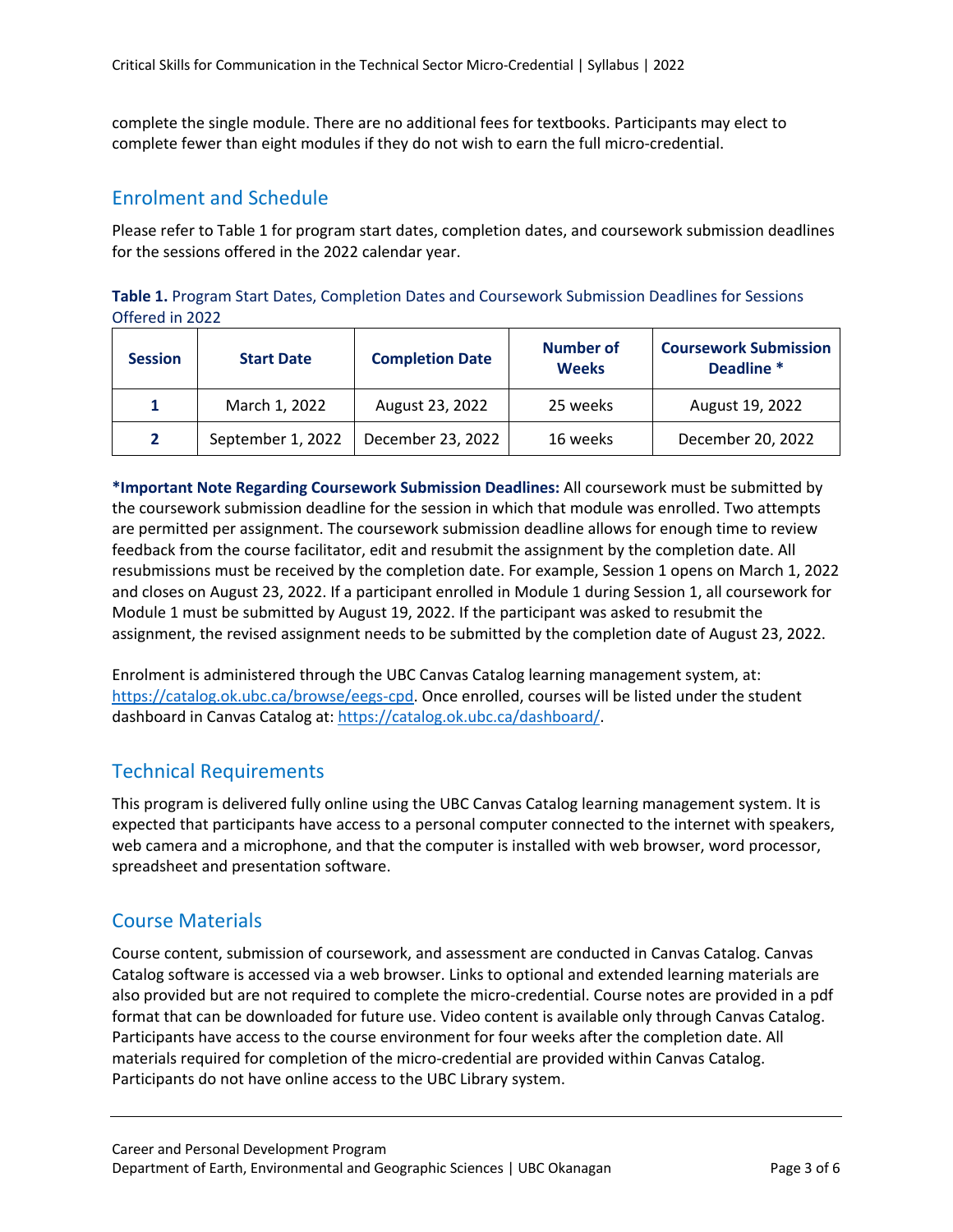## Course Facilitator

Christa Bedwin, B.Ed., B.Sc. is a Senior Technical Editor, who has 20 years' experience coaching scientific and engineering writers, and editing for industry, government, academia, and educational and trade publishers, with specialties in engineering and the environment. She has taught technical writing to professional engineers and scientists in Canada and internationally; has published three textbooks about writing for scientific reporting consultants; and among other projects has contributed chapters to Editors Canada's two most recent publications, *Editing Canadian English* and its companion volume, *Editorial Niches*.

Program participants have access to the course facilitator via email and through the "Inbox" function in the course learning platform. The course facilitator grades and provides feedback on the coursework.

## Additional Information

This credential is offered as part of the Career and Personal Development (CPD) program administered by the Department of Earth, Environmental and Geographic Sciences at UBC Okanagan. Queries about the credential, or the EEGS Department CPD program more generally, should be submitted to: eegs.cpd@ubc.ca. The CPD Program coordinator is Ms. Marni Turek.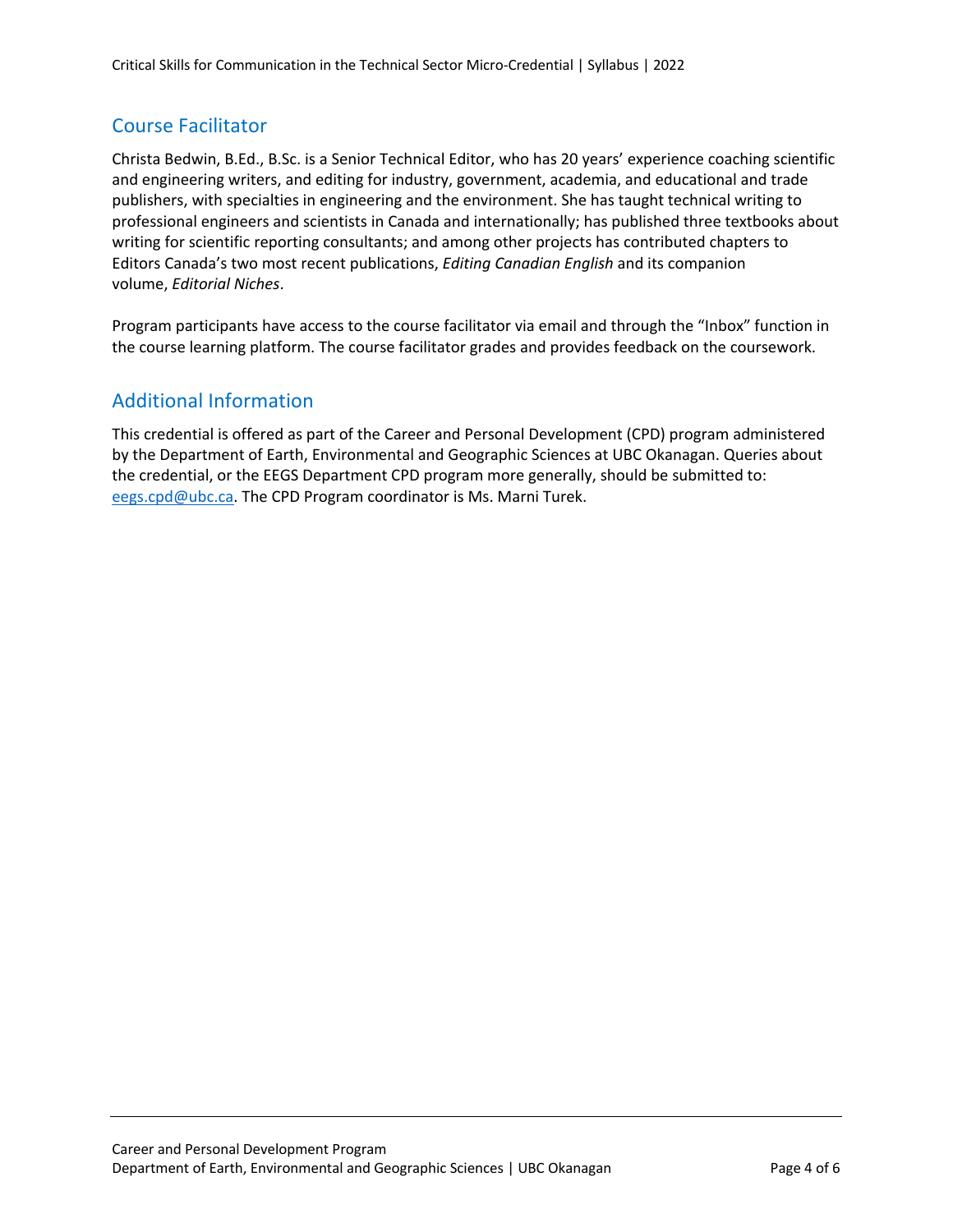## Module Descriptions

#### Module 1. Technical Reporting

Well-written reports are essential to any scientific, engineering, or business work. High quality reports communicate effectively with clients and other parties on the project, and keep a solid accurate record of activities on a project over time. This module explores the pieces of a well-written report, with interviews from experts on executive summaries, and the importance of carefully considering your audience.

## Module 2. Technical Writing Basics & Styles

The minutiae of scientific writing styles are important to have right to communicate well, but they also help to stay on the right side of any legal issues when things go wrong. Consistency, correctness, and accuracy are important in spelling, data presentation, community portrayal, and more. Learn the tools and refinements to turn out polished and professional papers.

## Module 3. Grammar & Clarity in Technical Writing

Correct grammar and language are essential for any professional who wishes to advance in their field. This module covers common errors, correct English grammar, and ways to make your written words clearer, faster, and more pleasing to read. Plain language and readability are covered.

### Module 4. Reviewing Technical Documents

Peer review can improve the quality of technical documents, but the process of working well with colleagues and their writing can be a learning curve. This module offers a step-by-step method to maximize efficiency, collaborate effectively, and catch as many errors as possible to be a team that turns out top-quality papers and communications.

### Module 5. Team & Client Communications

Sometimes teams of good people end up stuck in ineffective patterns, though each person individually might have good skills and attributes. This module covers practices to help avoid these ruts, and to make the most of your team and client relationships through effective communications.

### Module 6. Technical Training Documents

Good training can save time and money and ensure that workers and workplaces are kept safe. Poor training documents waste time, cause mistakes, and can even be deadly. Learn strategies to ensure that essential information is actually received by the trainees so that crucial knowledge is top-of-mind when it needs to be.